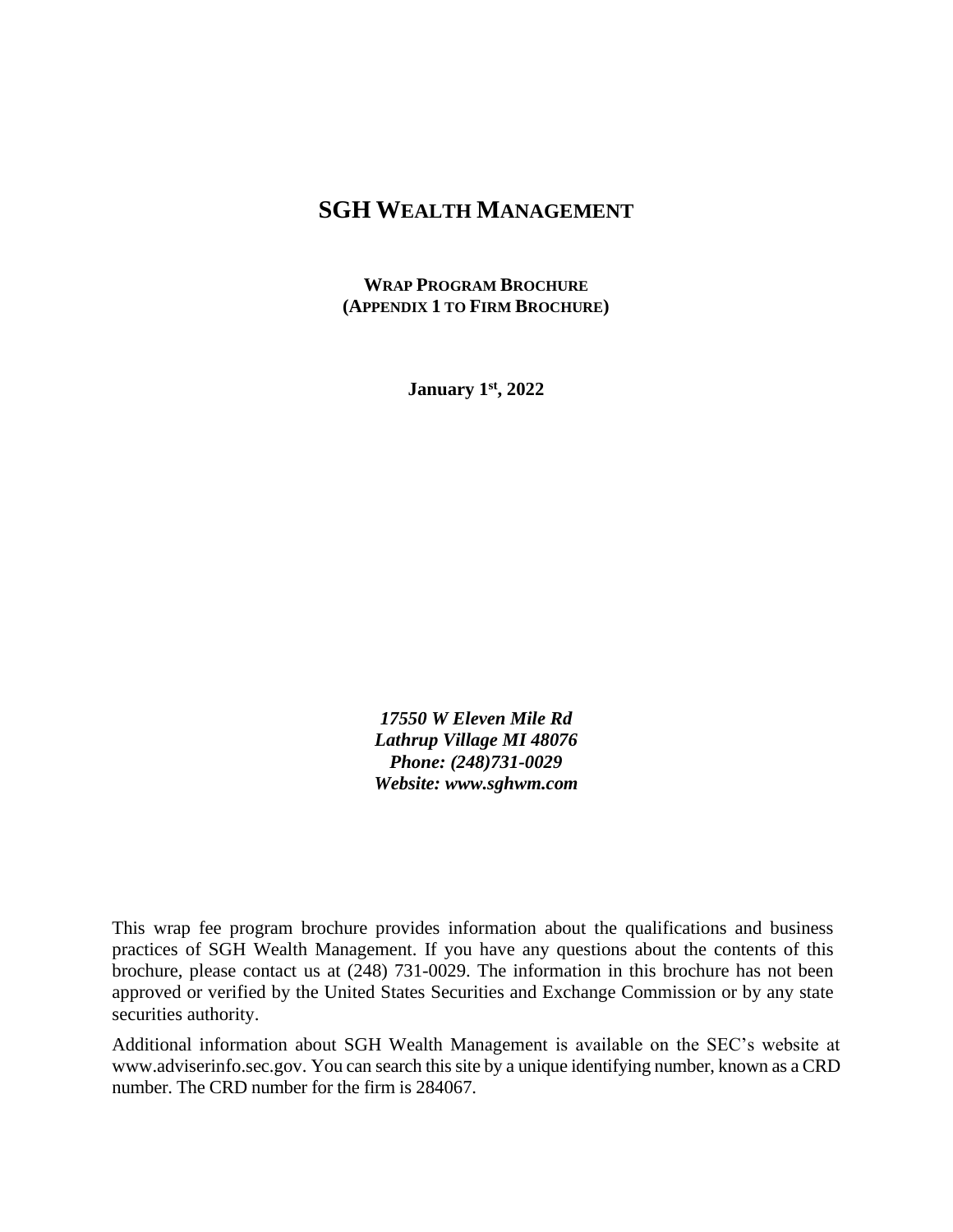### **ITEM 2 - MATERIAL CHANGES**

There have been no material changes made to SGH Wealth Management's ("SGH") Wrap Appendix 1 since its prior Annual Amendment filing on August  $27<sup>th</sup>$ , 2019. ANY QUESTIONS: SGH's Chief Compliance Officer, Sam Huszczo, remains available to address any questions regarding this Wrap Appendix 1.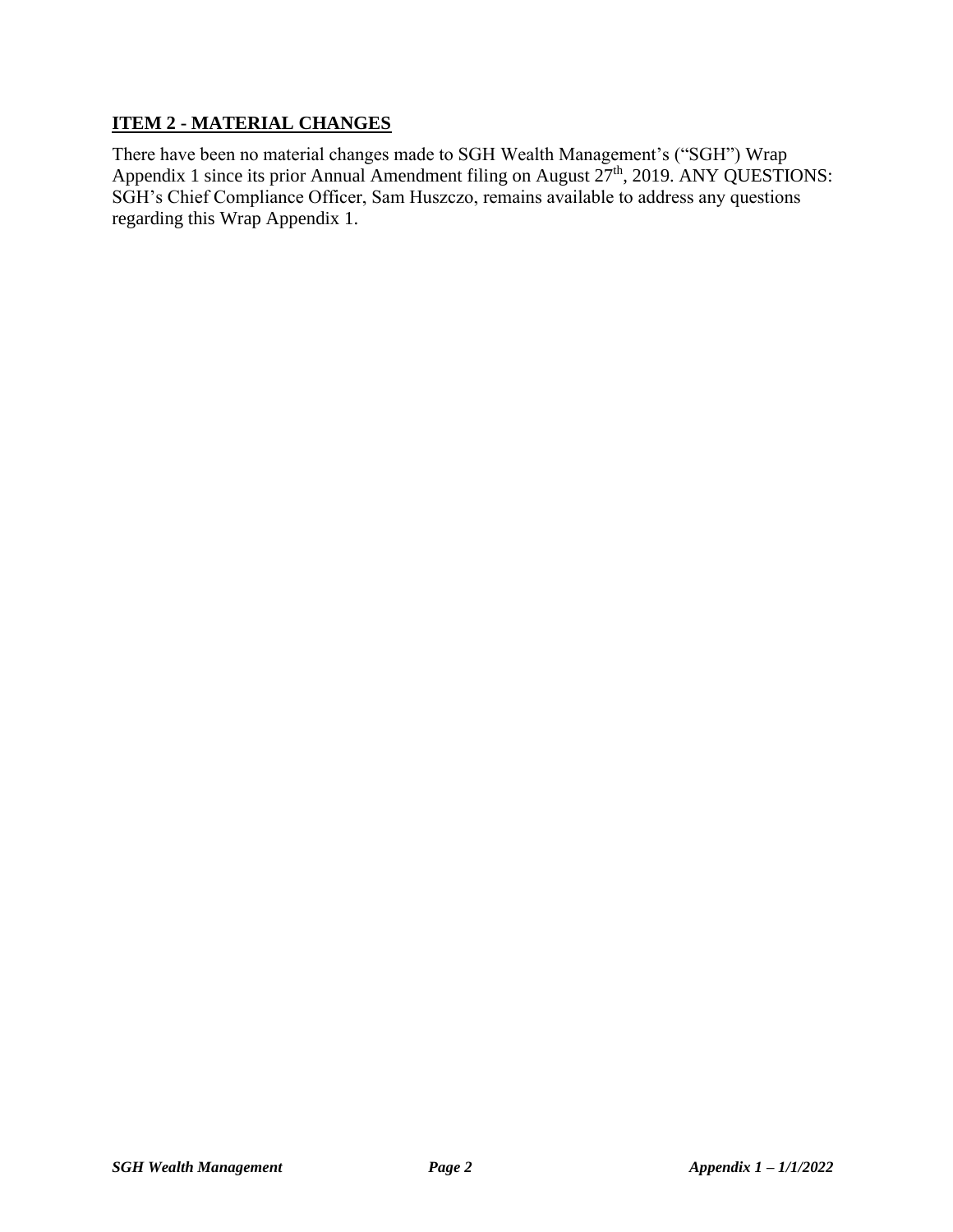# **ITEM 3 - TABLE OF CONTENTS**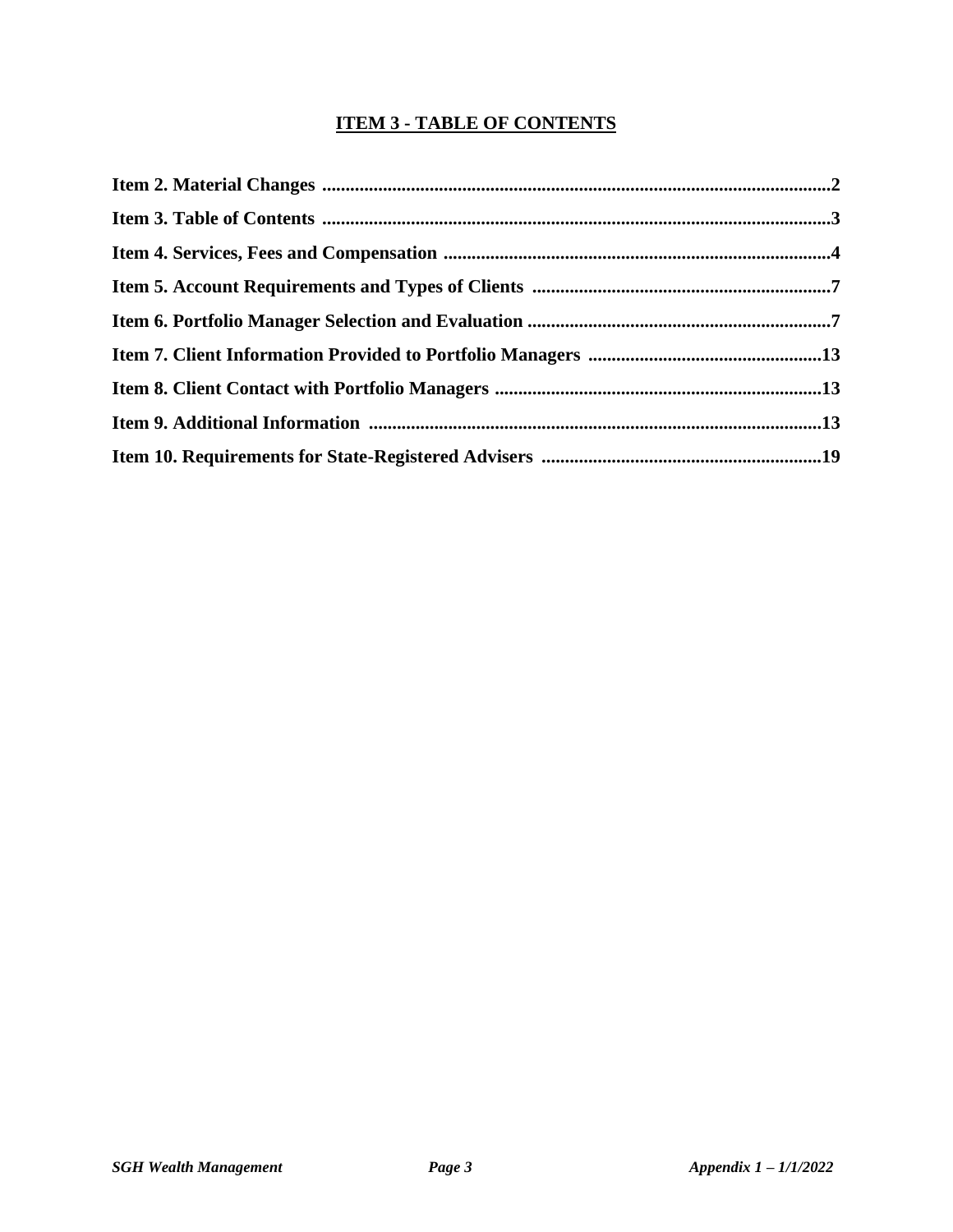### **ITEM 4 - SERVICES, FEES AND COMPENSATION**

SGH Wealth Management ("We") is a S-Corporation formed in 2005 and was subsequently registered as a Michigan investment adviser in 2016. In 2018 we began the process of registering as a large advisory firm with the Securities and Exchange Commission (SEC). Sam G. Huszczo, CFP®, CFA® ("Mr. Huszczo") is our owner and investment adviser representative.

We offer a wrap fee program. Our wrap fee accounts are managed on an individualized basis according to the client's investment objectives, financial goals, risk tolerance, etc. We do not manage wrap fee accounts in a different fashion than non-wrap accounts. Additional information about our wrap program can be found in our Appendix 1 to the ADV Part 2A (i.e. Wrap Fee Program Brochure).

#### **SERVICES**

We provide investment management services to interested clients on a client specific basis, based upon your unique facts and circumstances. Although we manage your accounts based on your individual needs, we construct client portfolios in accordance with our model asset allocation strategies, which are adjusted for each client's risk profile. The model asset allocation strategies range from aggressive growth to capital preservation. They also differ according to the type of account such as individual retirement accounts verses non-qualified accounts. Upon selecting your risk tolerance profile, allocations are made to each of the models depending upon what is appropriate for you. We rely on the client to accurately specify their own risk tolerance to be able to fit their needs to the appropriate model portfolio. All of the model strategies include some combination of individual stocks, mutual funds, exchange traded funds, alternative investments, options, individual bonds, certificates of deposit, and may potentially include other investment products. We develop these models based upon our proprietary research on markets and market conditions as well as perceived value in selecting securities. Please see Item 8 for additional details.

We periodically review your accounts on an ongoing basis (by monitoring our models) to ensure that risk levels stay within the parameters established by your risk tolerance. We rebalance your portfolios as necessary. More or less frequent rebalancing may be required depending on macroeconomic, market or sector factors, as well as changes in your personal or family circumstances.

### **FEES**

Management fees for accounts are charged annually, calculated and billed quarterly in advance based upon the inception value of the account(s). Although we may negotiate our fee under certain circumstances, our standard annualized rates are below:

| <b>Custodian Reported</b><br><b>Value of Account</b>   | Annual<br><b>Management</b> |  |
|--------------------------------------------------------|-----------------------------|--|
|                                                        | Fee                         |  |
| \$500,000 to \$1,000,000<br>\$1,000,000 to \$2,000,000 | 0.90%<br>0.85%              |  |
| \$2,000,000 to \$5,000,000                             | 0.80%                       |  |
| \$5,000,000 to \$10,000,000                            | 0.70%                       |  |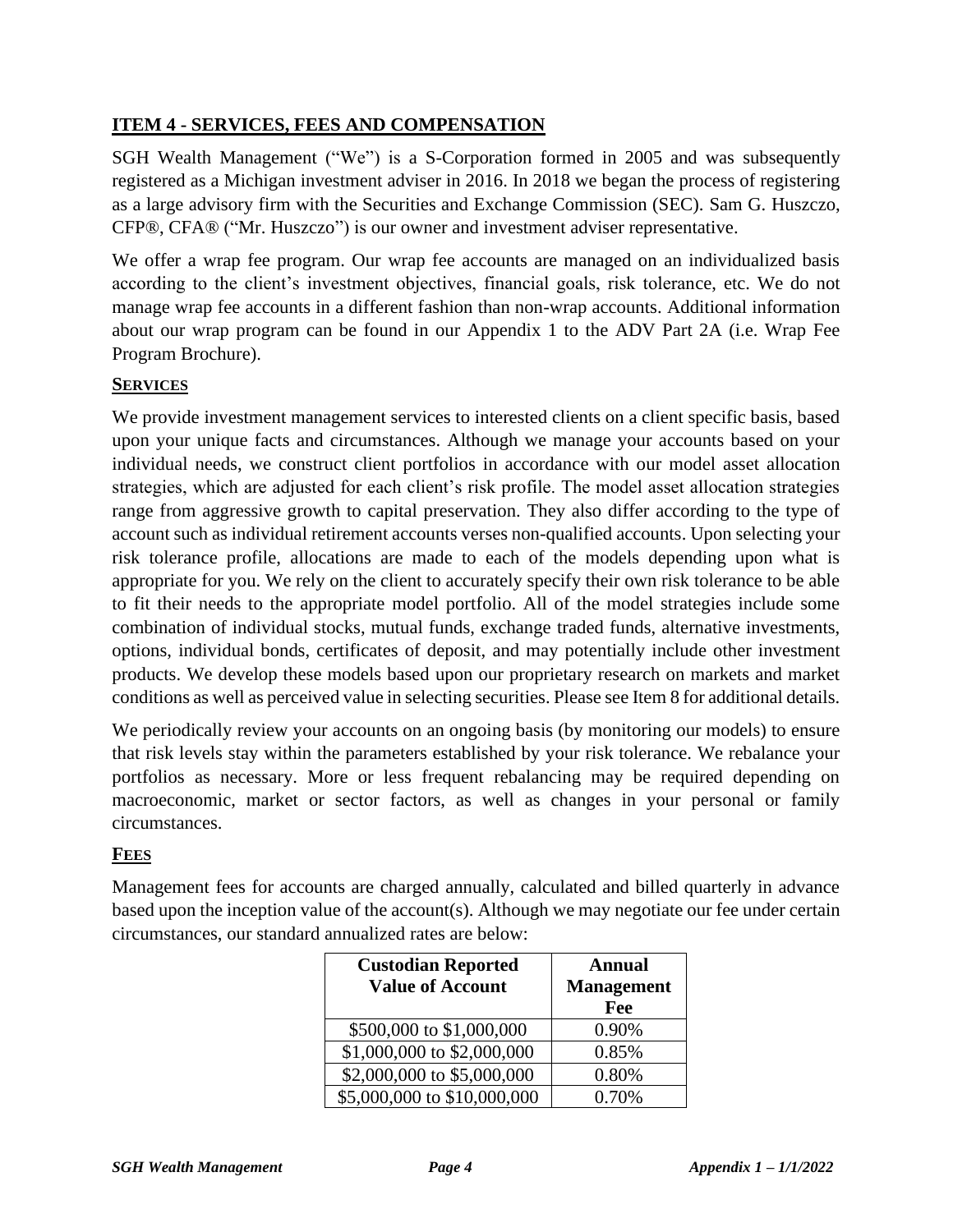| $$10,000,000 +$ | 0.60% |
|-----------------|-------|
|-----------------|-------|

**Please Note: Wrap Program Conflict.** As indicated in this Brochure, SGH sponsors a wrap program. The wrap program will generally be offered to clients who maintain in excess of \$500,000 of assets under SGH's management. Under a wrap program, the client pays one "bundled" fee (*see* Item 5 below) which includes both SGH's advisory fee and the transaction fees charged by the account custodian. When managing a client's account on a wrap fee basis, we shall receive as payment for our investment advisory services, the balance of the wrap fee after all wrapfee costs (including account transaction fees) have been deducted. **Accordingly**, we have a **conflict of interest** because we could have an economic incentive to maximize our compensation by seeking to minimize the number of transactions/total costs in the client's account. Participation in the Program may cost more or less than purchasing such services separately. The fee that we charge for participation in the Program may be higher or lower than those charged by other sponsors of comparable wrap fee programs. **ANY QUESTIONS:** Our Chief Compliance Officer, Sam Huszczo, remains available to address any questions that a client or prospective client may have regarding the corresponding conflict of interest a wrap fee arrangement may create.

The first quarter's management fee will be calculated on the account's initial inception value as reported by the account's custodian. The first quarter's management fee will also be prorated for the number of days that services were provided during the initial quarter. It is withdrawn at account opening. Thereafter, the management fee will be calculated on the account's previous quarter-end value as reported by the account's custodian. Although you can restrict our services, the securities included in your account are subject to our advisory fees unless restricted by you in writing. This includes investments in money market funds, demand deposit accounts, and certificates of deposit are included in the base amount on which fees are calculated. The management fee will be directly deducted from the client's account.

In a wrap account, clients pay a single annual advisory fee for advisory services and execution of transactions. Clients do not pay brokerage commissions, markups or transaction charges for execution of transactions in addition to the advisory fee.

Although clients do not pay a transaction charge for transactions in a program account, clients should be aware that we pay Charles Schwab transaction charges for the transactions. The transaction charges paid by us vary based on the type of transaction (e.g., mutual fund, equity or fixed income security) and range from \$0 to \$40. Because we pay the transaction charges in program accounts, there is a conflict of interest. Clients should understand that the cost to us of transaction charges may be a factor that we consider when deciding which securities to select and how frequently to place transactions in a program account.

Termination of Portfolio Management Services

A client may terminate the Investment Management Agreement for any reason at any time and, within the first five (5) business days after signing the contract, without any cost or penalty. Thereafter, the agreement may be terminated at any time by giving seven (7) days written notice. To cancel the Agreement, the client must notify the firm in writing to SGH Wealth Management, 17550 W Eleven Mile Rd, Lathrup Village, MI 48076. Upon receipt of written notice of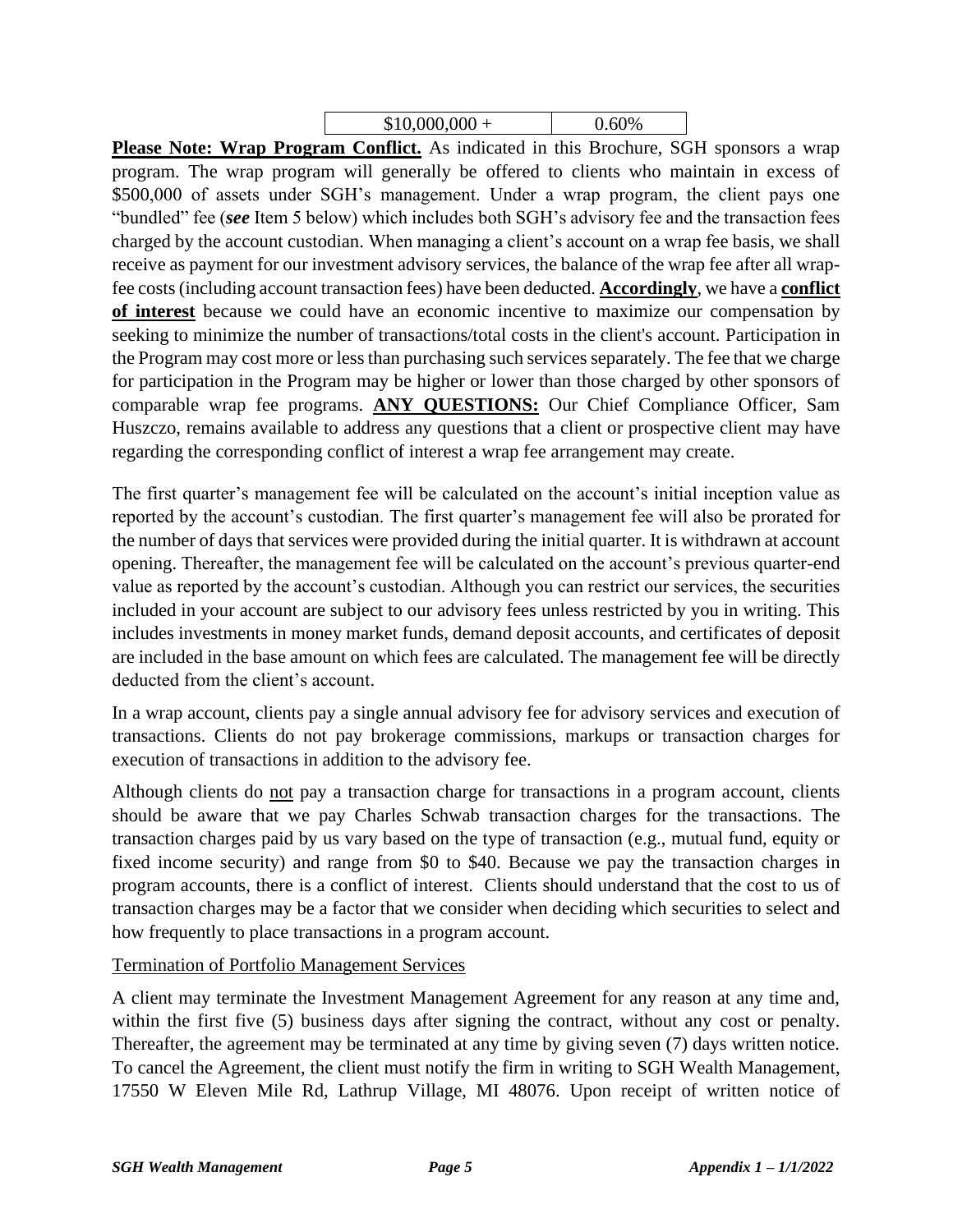termination, we will cease all activity on your behalf and transactions placed on your behalf are allowed to settle. Because we charge in advance, any client that terminates his or her contract within a quarter will receive a prorated refund of fees that is based on the amount of time elapsed during the quarter. For example, if a client cancels on 45 days in to a 90-day quarter, the client will receive a refund of 50% of the fees. (45 days divided by 90 days equal 50 percent.) Please note the prorated refund may be adjusted for additional deposits and withdrawals to the advisory account within the termination quarter. If permitted by the client's custodian the refund will be deposited into the client's account; otherwise the refund will be paid to the client by company check directly to the client within 30 days of termination notice receipt. We reserve the right to terminate any Investment Management Agreement at our discretion at any time. Should we terminate prior to the end of the quarter you will receive a prorated refund as explained above.

#### **Other Types of Fees and Charges**

Program accounts will incur additional fees and charges from parties other than us as noted below. These fees and charges are in addition to the advisory fee paid to us. We do not share in any portion of these third party fees. The fee does not include other expenses such as account maintenance fees, transfer fees, electronic fund and wire fees, interest, exchange fees, taxes, spreads, markups/mark-downs, custody fees for alternative investments, short-term redemption fees on mutual funds, etc.

Charles Schwab, as the custodian and broker-dealer providing brokerage and execution services on program accounts, will impose certain fees and charges. Charles Schwab notifies clients of these charges at account opening. Charles Schwab will deduct these fees and charges directly from the client's program account.

There are other fees and charges that are imposed by other third parties that apply to investments in program accounts. Some of these fees and charges are described below.

- If a client's assets are invested in mutual funds or other pooled investment products, clients should be aware that there will be two layers of advisory fees and expenses for those assets. Client will pay an advisory fee to the fund manager and other expenses as a shareholder of the fund. Client will also pay us the advisory fee with respect to those assets. Most of the mutual funds available in the program may be purchased directly. Therefore, clients could generally avoid the second layer of fees by not using our management services and by making their own investment decisions.
- Certain mutual funds impose fees and charges such as contingent deferred sales charges, early redemption fees and charges for frequent trading. These charges may apply if a client transfers into or purchases such a fund with the applicable charges in a program account.
- Although only no-load and load-waived mutual funds can be purchased in a program account, clients should understand that some mutual funds pay asset based sales charges or service fees (e.g., 12b-1 fees) to the custodian with respect to account holdings.
- If a client holds a variable annuity as part of an account, there are mortality, expense and administrative charges, fees for additional riders on the contract and charges for excessive transfers within a calendar year imposed by the variable annuity sponsor.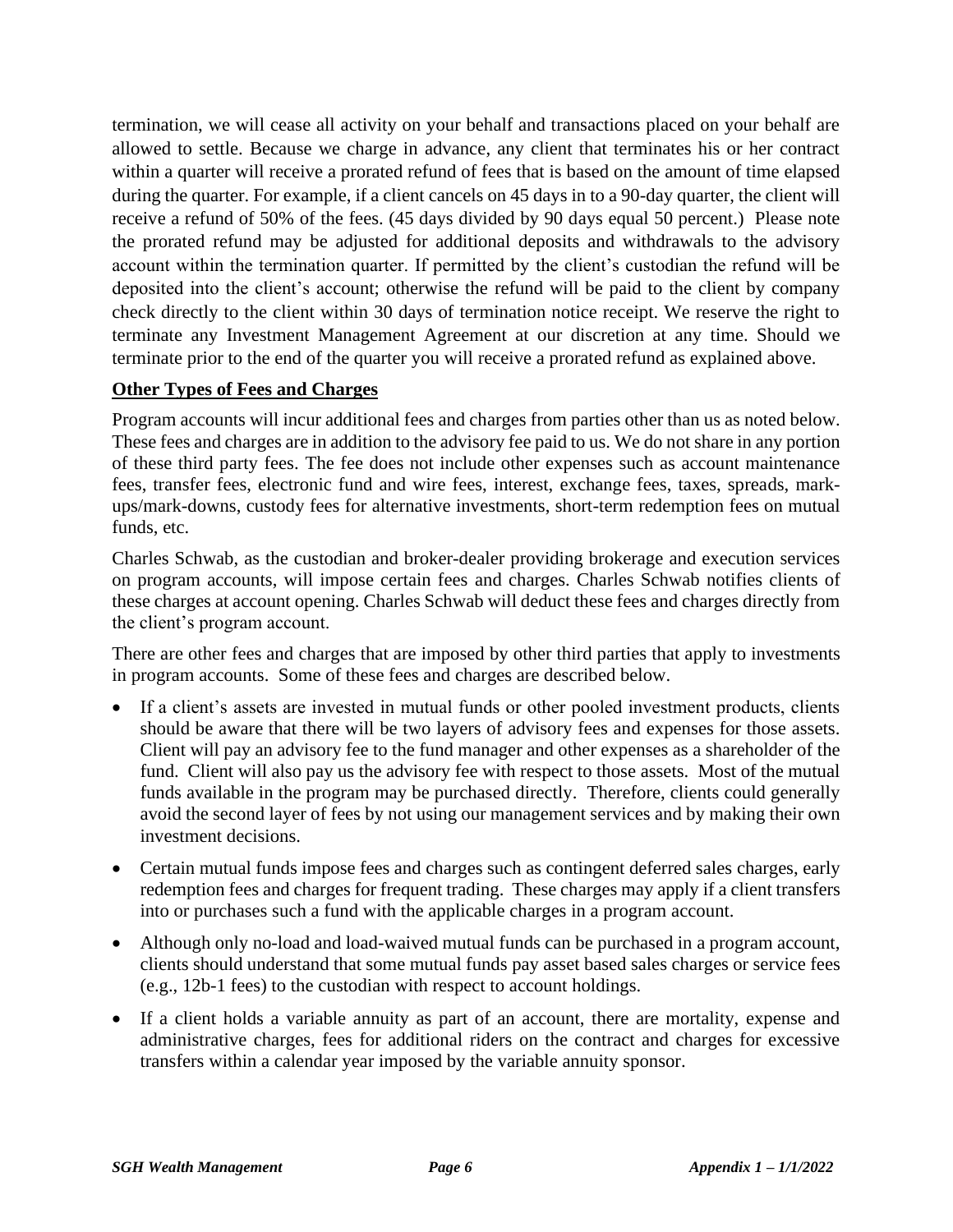Further information regarding fees assessed by a mutual fund or variable annuity is available in the appropriate prospectus, which is available upon request from us or from the product sponsor directly.

### **Other Important Considerations**

- The advisory fee is an ongoing wrap fee for investment advisory services, the execution of transactions, and other administrative and custodial services. The advisory fee may cost the client more than purchasing the program services separately. Factors that bear upon the cost of the account in relation to the cost of the same services purchased separately include the type and size of the account, historical and expected size or number of trades for the account, and number and range of supplementary advisory and client-related services provided to the client.
- The advisory fee also may cost the client more than if assets were held in a traditional brokerage account. In a brokerage account, a client is charged a commission for each transaction, and the representative has no duty to provide ongoing advice with respect to the account. If the client plans to follow a buy and hold strategy for the account or does not wish to purchase ongoing investment advice or management services, the client should consider opening a brokerage account rather than a program account.
- The investment products available to be purchased in the program can be purchased by clients outside of a program account, through broker-dealers or other investment firms not affiliated with us.
- As we absorb certain transaction costs in wrap fee accounts, we may have a financial incentive not to place transaction orders in those accounts since doing so increases its transaction costs. Thus, an incentive exists to place trades less frequently in a wrap fee arrangement.
- We do not charge our clients higher advisory fees based on their trading activity, but you should be aware that we may have an incentive to limit our trading activities in your account(s) because we are charged for executed trades.

# **ITEM 5 - ACCOUNT REQUIREMENTS AND TYPES OF CLIENTS**

We offer our services to individuals, pensions and profit-sharing plans, trusts, estates, corporations and other business entities. Client relationships vary in scope and length of service. We generally require a minimum account size of \$250,000, but we may waive this at our discretion.

SGH, in its sole discretion, may waive its \$250,000 asset minimum and/or charge a lesser investment management fee based upon certain criteria (i.e. anticipated future earning capacity, anticipated future additional assets, dollar amount of assets to be managed, related accounts, account composition, negotiations with client, etc.). **Please Note**: As result of the above, similarly situated clients could pay different fees. In addition, similar advisory services may be available from other investment advisers for similar or lower fees.

# **ITEM 6 - PORTFOLIO MANAGER SELECTION AND EVALUATION**

In our wrap program, we do not select, review or recommend other investment advisors or portfolio managers. We, through our investment adviser representatives ("IAR"), are responsible for the investment advice and management offered to clients. For more information about the IAR managing the account, client should refer to the IAR's Brochure Supplement (ADV Part 2B),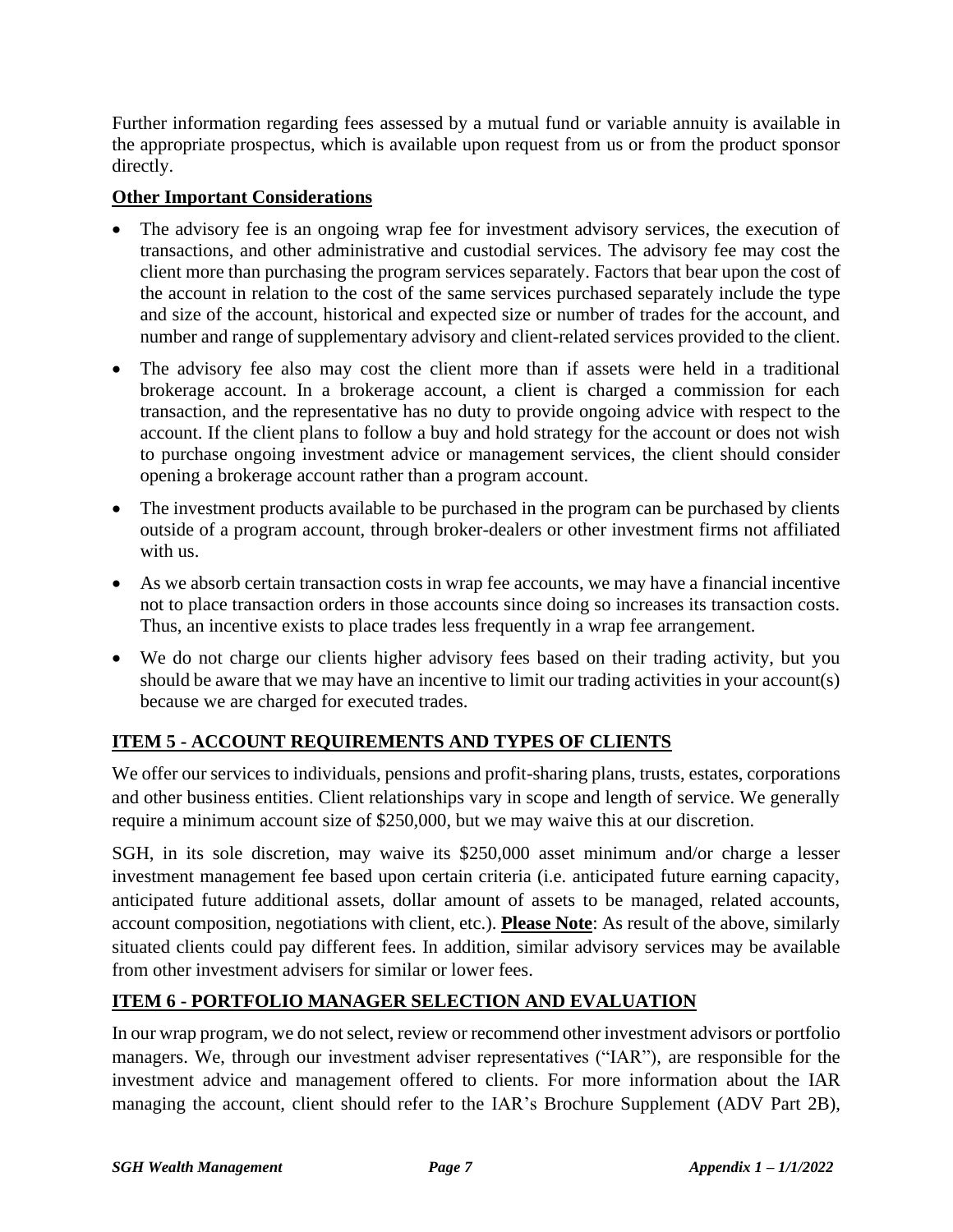which the client should have received along with this Brochure at the time the client opened the account. By having our IARs act as the portfolio managers to the program there is a conflict of interest because our evaluation of the IARs as the managers may not be objective. We attempt to mitigate this conflict of interest by holding our IARs to the same standards that we would hold a non-affiliated portfolio manager. Additionally, we attempt to mitigate this conflict of interest to the best of our ability by placing the client's interest ahead of our own through our fiduciary duty.

Ourservices are tailored to the client's stated goals, needs and objectives. We allow them to impose restrictions on investment in certain securities or types of securities. All restrictions must be presented to us in writing. Additionally, we receive a portion of the wrap fee because we provide portfolio management services. The wrap fee does not include performance based fees.

#### **METHODS OF ANALYSIS, INVESTMENT STRATEGIES AND RISK OF LOSS**

#### METHODS OF ANALYSIS AND INVESTMENT STRATEGIES

With respect to our portfolio management services, we use a proprietary combination of the following types of securities analysis and investment strategies.

Asset allocation is an investment strategy that aims to balance risk and reward by apportioning a portfolio's assets according to an individual's goals, risk tolerance and investment horizon among various asset classes. The asset classes typically include equities, fixed-income, alternative investments, and cash and equivalents. Each class has different levels of risk and return, so each will behave differently over time. Any asset allocation advice provided by SGH Wealth Management is based on a number of factors, including the client's investment objectives, risk tolerances, asset class preferences, time horizons, liquidity needs, expected returns and an assessment of current economic and market views expressed by economists, analysts, banks and securities firms. These factors are based on the specific client objectives stated by the client during consultations. The client may change these objectives at any time

Fundamental analysis is a technique that attempts to determine a security's value by focusing on underlying factors that affect a company's *actual* business and its future prospects. The analysis is performed on historical and present data. On a broader scope, one can perform fundamental analysis on industries, sectors or the economy as a whole. The term refers to the analysis of the economic well-being of a financial entity as opposed to only its price movements. The risk associated with fundamental analysis is that despite that appearance that a security is undervalued, it may not rise in value as predicted.

Technical Analysis is a method of evaluating securities by analyzing statistics generated by market activity, such as past prices and volume. Technical analysts do not attempt to measure a security's intrinsic value, but instead use charts and other tools to identify patterns that can suggest future activity. The risk associated with technical analysis is that there is no broad consensus among technical traders on the best method of identifying future price movements.

Long-Term Purchases – We purchase certain securities with the expectation that the value of those securities will grow over a relatively long period of time, generally greater than one year. The risk associated with using a long-term purchase strategy is that it generally assumes the financial markets will go up in the long-term, which may not be the case. There is also the risk that the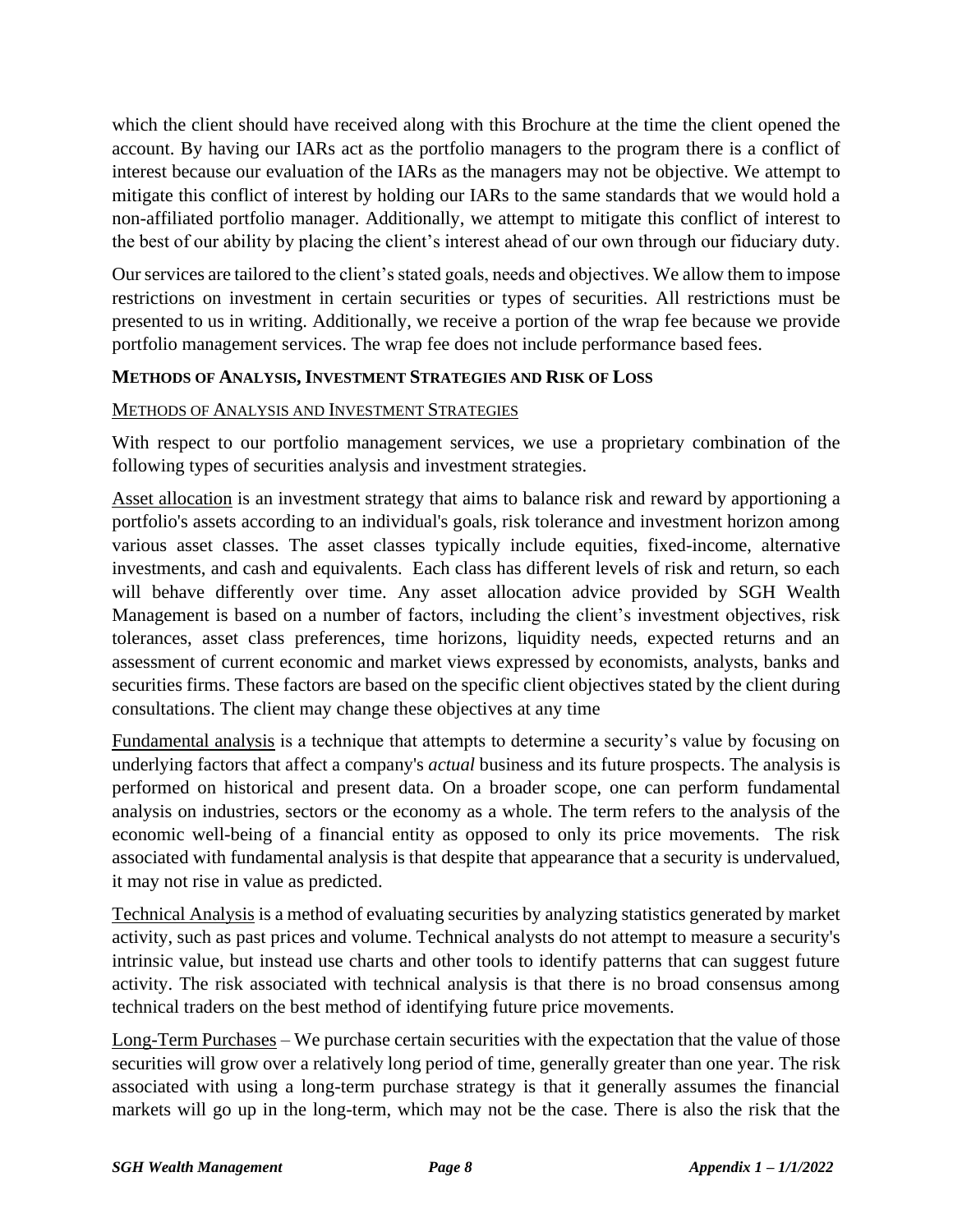segment of the market that the client is invested in or perhaps just that client's particular investment will go down over time even if the overall financial markets advance. Purchasing investments long-term may create an opportunity cost - "locking-up" assets that may be better utilized in the short-term in other investments.

Options Writing: We write option, which are derivative securities, which mean they derive their value from that of an underlying instrument, such as a stock, stock index, interest rate or foreign currency. An option is a contract that establishes a price and time frame for the purchase or sale of a particular security. Two parties are involved in the contract: one party receives the right to exercise the contract to buy or sell the underlying security; the other is obligated to fulfill the terms of the contract. Like other securities - including stocks, bonds, and mutual funds - options carry no guarantees, and a person must be aware that it is possible to lose all of the principal he/she invests, and sometimes more. As an option holder, a person risks the entire amount of the premium he/she paid pay. But as an options writer, a person takes on a much higher level of risk. For example, if a person writes an uncovered call, he/she faces unlimited potential loss, since there is no cap on how high a stock price can rise. However, since initial options investments usually requires less capital than equivalent stock positions, a potential cash losses as an options investor are usually smaller than if someone bought the underlying stock or sold the stock short. The exception to this general rule occurs when an option is used to provide leverage: Percentage returns are often high, but it is important to remember that percentage losses can be high as well.

Short Sales – We may enter into transactions known as short sales in which we sell a security that we do not own in anticipation of a decline in the market value of the security. Losses from short sales are potentially unlimited. In particular, a tender offer or similar transaction with respect to a company whose securities we have sold short could cause the value of such securities to rise dramatically resulting in substantial losses. Brokers may also require that we cover short position at an inopportune time.

Short-Term Purchases – We purchase certain securities with the expectation that they will be sold within a relatively short period of time, generally less than one year, to take advantage of the securities' short-term price fluctuations. The risk associated with using a short-term purchase strategy is that it generally assumes that we can predict how financial markets will perform in the short-term, which may be very difficult and will incur a disproportionately higher amount of transaction costs compared to long-term trading. There are many factors that can affect financial market performance in the short-term (such as short-term interest rate changes, cyclical earnings announcements, etc.) but may have a smaller impact over longer periods of times. There may be more risk involved in executing short-term strategies. In addition, securities held less than one year before selling it are classified, by the IRS, as a short-term gain and profits may be taxed as ordinary income.

Our analysis of securities and advice relating thereto may be based upon information obtained from financial newspapers and magazines, research materials prepared by others, corporate ratings services, and annual reports, prospectuses and filings made with the Securities and Exchange Commission. Other sources of information may include MorningStar Principia mutual fund information, MorningStar Principia stock information, the World Wide Web, and other sources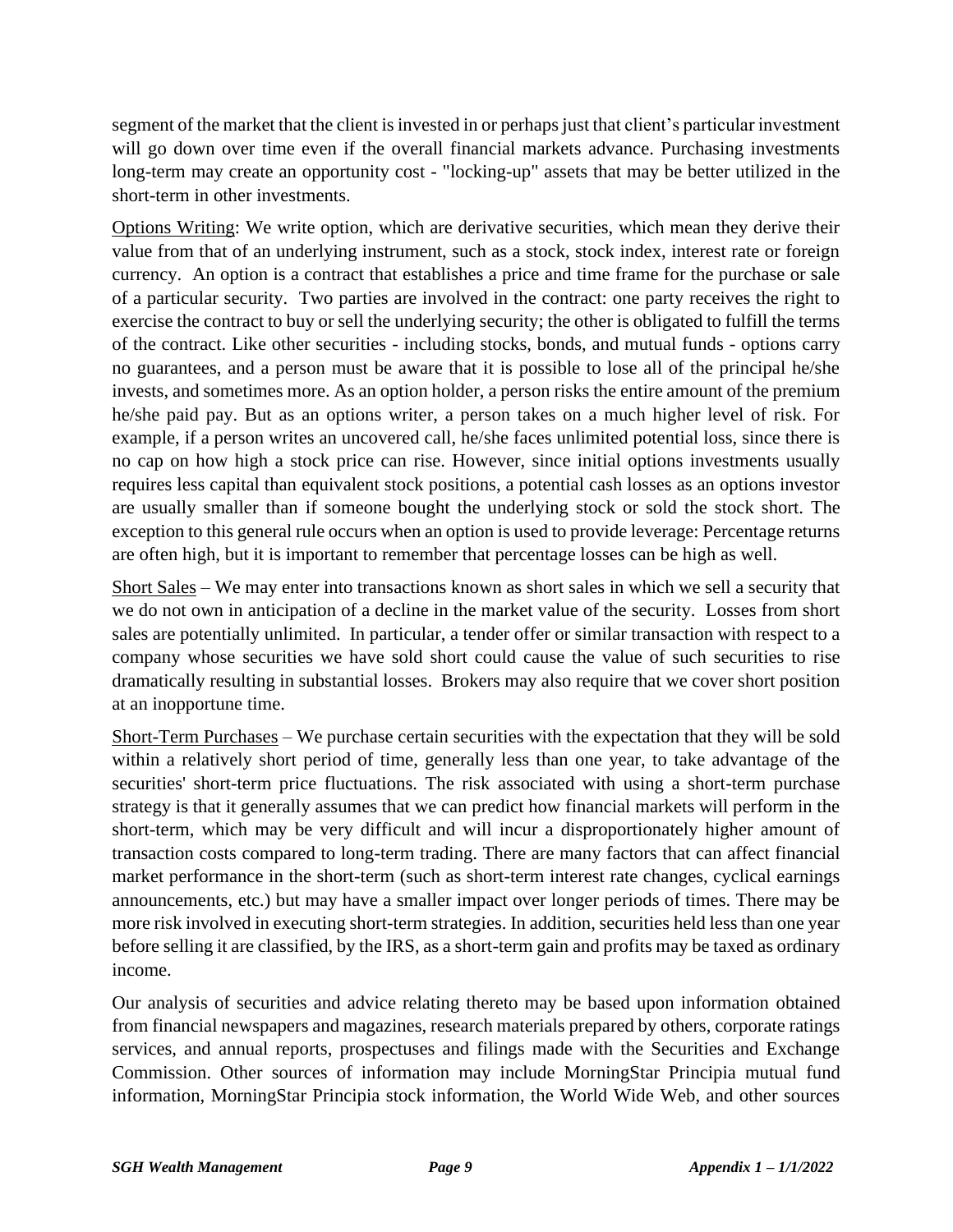deemed by the investment advisor representative to be appropriate. We may also utilize computer models for performance analysis, asset allocation and risk management.

#### RECOMMENDED SECURITIES AND INVESTMENT RISKS

We use several types of securities in our clients' accounts. These securities may include, but are not limited to, the following: bonds and other corporate debt instruments; exchange traded funds (ETFs); mutual funds; government debt instruments including treasury bills and municipal securities; stocks; preferred stocks; high-yield debt; domestic fixed income; options; traded and non-traded real estate investment trusts; limited partnerships; managed futures; money market funds and cash.

All investments bear different types and degrees of risk and **investing in securities involves risk of loss that clients should be prepared to bear.** Investments may fluctuate in value or lose value. Our investment approach continually keeps the risk of loss in mind. While we use investment strategies that are designed to provide appropriate investment diversification, some investments have significantly greater risks than others. Obtaining higher rates-of-return on investments entails accepting higher levels of risk. Recommended investment strategies seek to balance risks and rewards to achieve investment objectives. If a client has questions about risks he/she does not understand, we would be pleased to discuss them.

We strive to render our best judgment on behalf of our clients. Still, we cannot assure or guarantee clients that investments will be profitable or assure that no losses will occur in an investment portfolio. Past performance is an important consideration with respect to any investment or investment adviser, but is not a reliable predictor of future performance. We continuously strive to provide outstanding long-term investment performance, but many economic and market variables beyond our control can affect the performance of an investment portfolio.

An investment could lose money over short or even long periods. A client should expect his/her account value and returns to fluctuate within a wide range, like the fluctuations of the overall stock and bond markets. A client's account performance could be hurt by:

- **Credit risk:** This is the risk that an issuer of a bond could suffer an adverse change in financial condition that results in a payment default, security downgrade, or inability to meet a financial obligation.
- **Inflation risk:** This is the risk that inflation will undermine the performance of an investment and/or the future purchasing power of a client's assets.
- **Interest rate risk:** The chance that bond prices overall will decline because of rising interest rates.
- **International investing risk:** Investing in the securities of non-U.S. companies involves special risks not typically associated with investing in U.S. companies. Foreign securities tend to be more volatile and less liquid than investments in U.S. securities, and may lose value because of adverse political, social or economic developments overseas or due to changes in the exchange rates between foreign currencies and the U.S. dollar. In addition,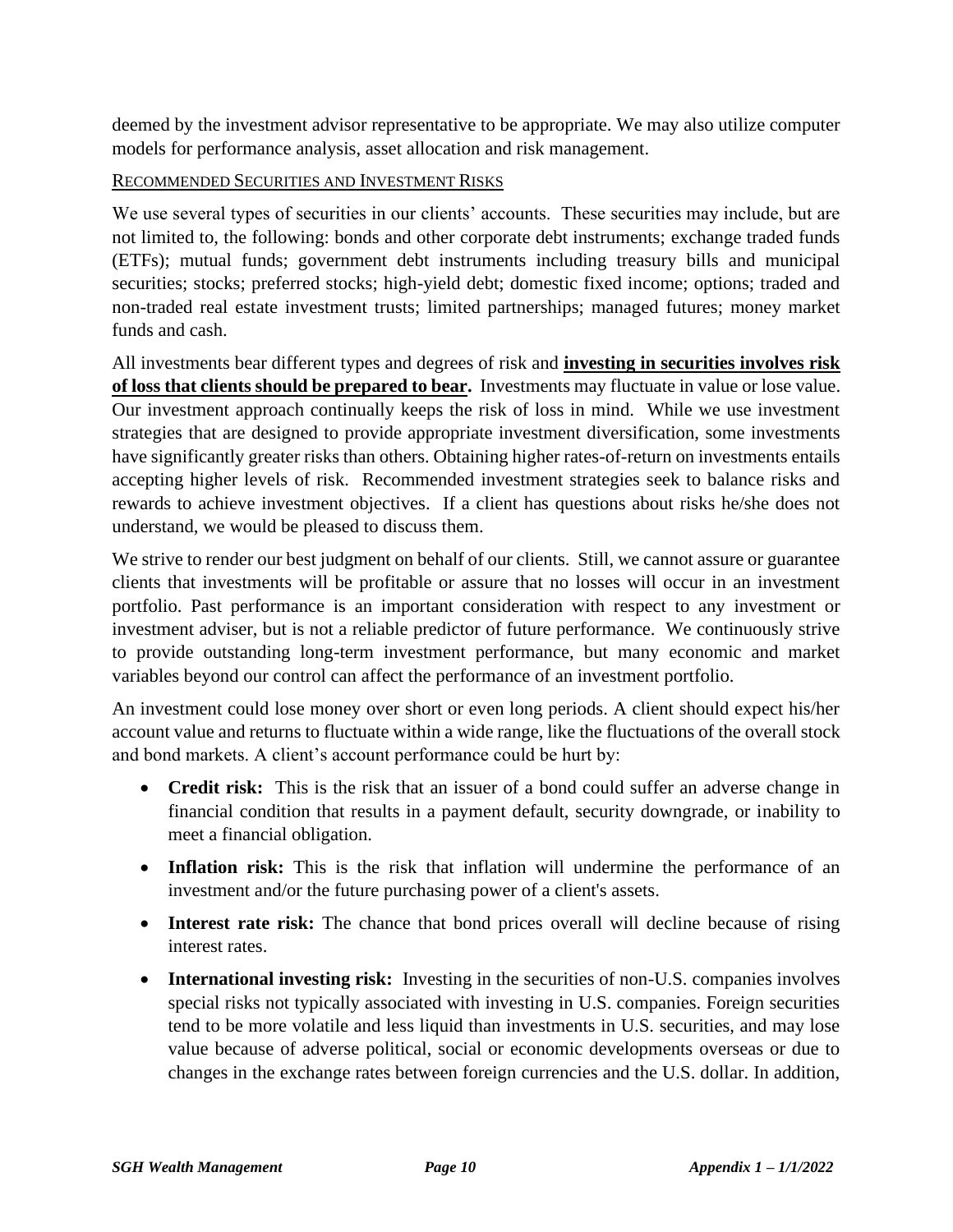foreign investments are subject to settlement practices, as well as regulatory and financial reporting standards, that differ from those of the U.S.

- **Currency Risk:** Investments overseas are subject to fluctuations in the value of the dollar against the currency of the investment's originating country. Also known as exchange rate risk.
- Leverage risk: Using derivatives to increase the fund's combined long and short exposure creates leverage, which can magnify the fund's potential for gain or loss and, therefore, amplify the effects of market volatility on the fund's share price.
- **Liquidity risk:** Liquidity risk exists when a particular investment would be difficult to purchase or sell, possibly preventing the investor from selling such illiquid securities at an advantageous time or price, or possibly requiring the investor to dispose of other investments at unfavorable times or prices in order to satisfy its obligations.
- **Manager risk:** The chance that the proportions allocated to the various securities will cause the client's account to underperform relevant to benchmarks or other accounts with a similar investment objective.
- **Options risk:** Like other securities including stocks, bonds, and mutual funds options carry no guarantees, and a person must be aware that it is possible to lose all of the principal he or she invests, and sometimes more. As an option holder, a person risks the entire amount of the premium he or she paid. But as an options writer, a person takes on a much higher level of risk. For example, if a person writes an uncovered call, he or she faces unlimited potential loss, since there is no cap on how high a stock price can rise. However, since initial option investments usually require less capital than equivalent stock positions, potential cash losses as an options investor are usually smaller than if someone bought the underlying stock or sold the stock short. The exception to this general rule occurs when an option is used to provide leverage; percentage returns are often high, but it is important to remember that percentage losses can be high as well.
- **Portfolio concentration:** Accounts that are not diversified among a wide range of types of securities, countries or industry sectors may have more volatility and are considered to have more risk than accounts that are invested in a greater number of securities because changes in the value of a single security may have more of a significant effect, either negative or positive. Accordingly, portfolios are subject to more rapid changes in value than would be the case if the client maintained a more diversified portfolio.
- **Stock market risk:** The chance that stock prices overall will decline. Stock markets tend to move in cycles, with periods of rising stock prices and periods of falling stock prices.

### **TYPES OF SERVICES WE OFFER:**

### ADVISORY SERVICES OFFERED

We offer discretionary investment management services and financial planning services. Before we enter into an advisor-client relationship, we may offer a complimentary general consultation to determine a prospective client's needs and discuss services available that meet those needs. Only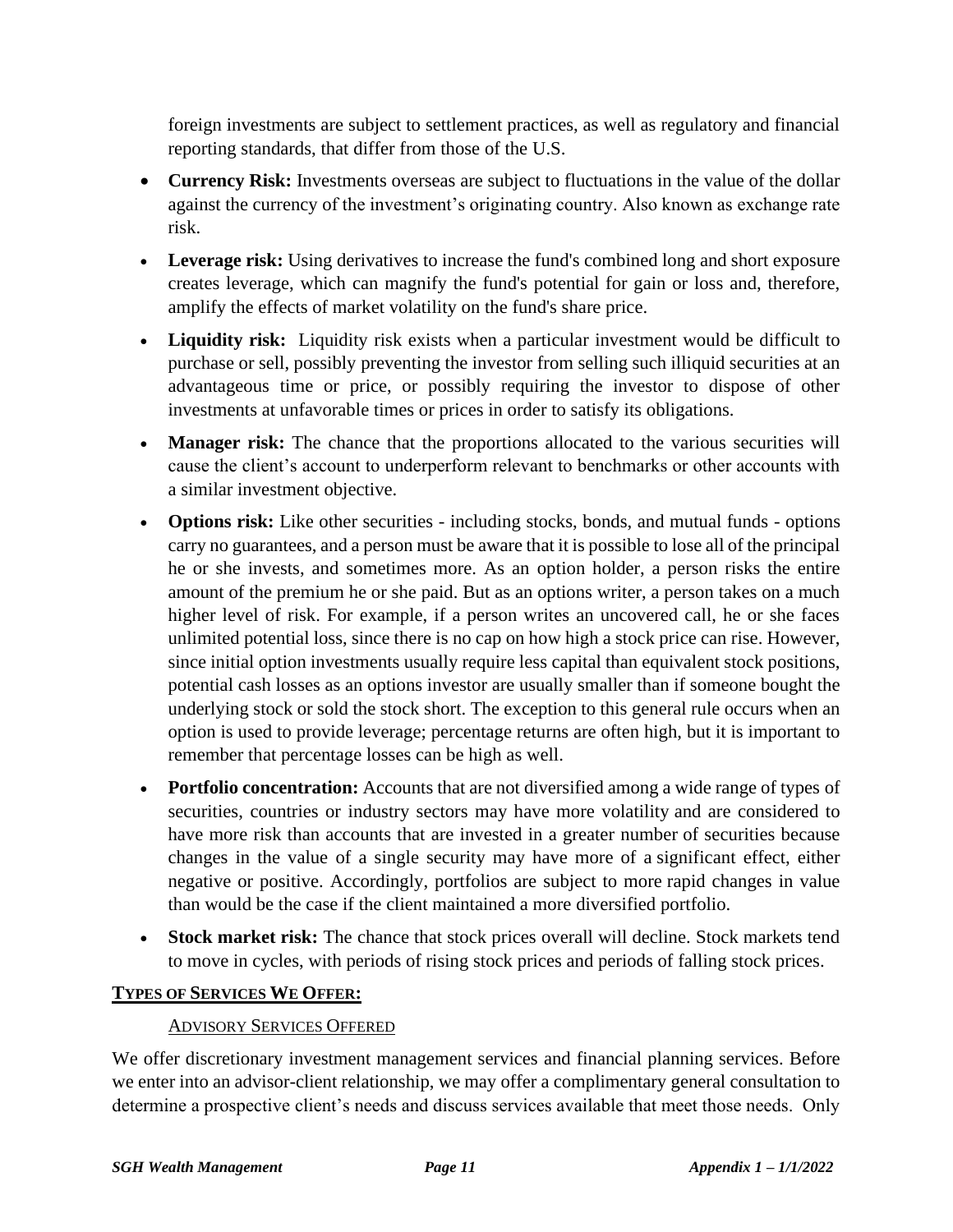after a prospective client has had time to review our solutions/services can they determine whether a relationship might benefit them. Investment advisory services begin only after we and the client formalize the relationship with a properly executed agreement setting forth the terms and conditions under which we will provide our services.

### FINANCIAL PLANNING

We offer clients limited financial planning services to evaluate their financial situations, goals, including risk tolerance, and time horizon, upon request. Through a series of personal exploratory interviews and the use of questionnaires, the firm will collect pertinent data, identify goals, objectives, financial problems, and potential solutions. This initial meeting will determine the extent to which financial planning and investment management is necessary. We will prepare and present specific recommendations and implement those recommendations, as agreed upon with the client. As a result of these actions, our advice may be provided on, (but is not limited to): financial and cash flow management, asset allocation and diversification planning, estate planning, strategic income tax planning, retirement planning, educational funding, goal setting, a review of insurance policies with risk management, review of employer sponsored retirement plan options or other needs as identified by the client and the firm, all potentially provided with recommendations. We may offer comprehensive planning services or the client may desire advice on certain planning components; the firm can tailor services as desired by the client. At the conclusion of the financial planning service, the firm may present the client with a written financial plan.

This financial planning service involves rendering a financial consultation for you based upon an analysis of the documents and information that you provide us. We may recommend that you utilize various financial products, such as insurance or other advisory services, to implement our recommendations and to achieve your goals. You are not obligated to follow our recommendations. We also may recommend that you work with other professionals, such as attorneys or accountants. Additionally, SGH Wealth Management takes no responsibility for the outcome of our advice related to employer sponsored retirement plans in part due to the limited options available within these type of plans.

### PORTFOLIO MANAGEMENT

We provide investment management services to interested clients on a client specific basis, based upon your unique facts and circumstances. Although we manage your accounts based on your individual needs, we construct client portfolios in accordance with our model asset allocation strategies, which are adjusted for each client's risk profile. The model asset allocation strategies range from aggressive growth to capital preservation. They also differ according to the type of account such as individual retirement accounts verses non-qualified accounts. Upon selecting your risk tolerance profile, allocations are made to each of the models depending upon what is appropriate for you. We rely on the client to accurately specify their own risk tolerance to be able to fit their needs to the appropriate model portfolio. All of the model strategies include some combination of individual stocks, mutual funds, exchange traded funds, alternative investments, options, individual bonds, certificates of deposit, and may potentially include other investment products. We develop these models based upon our proprietary research on markets and market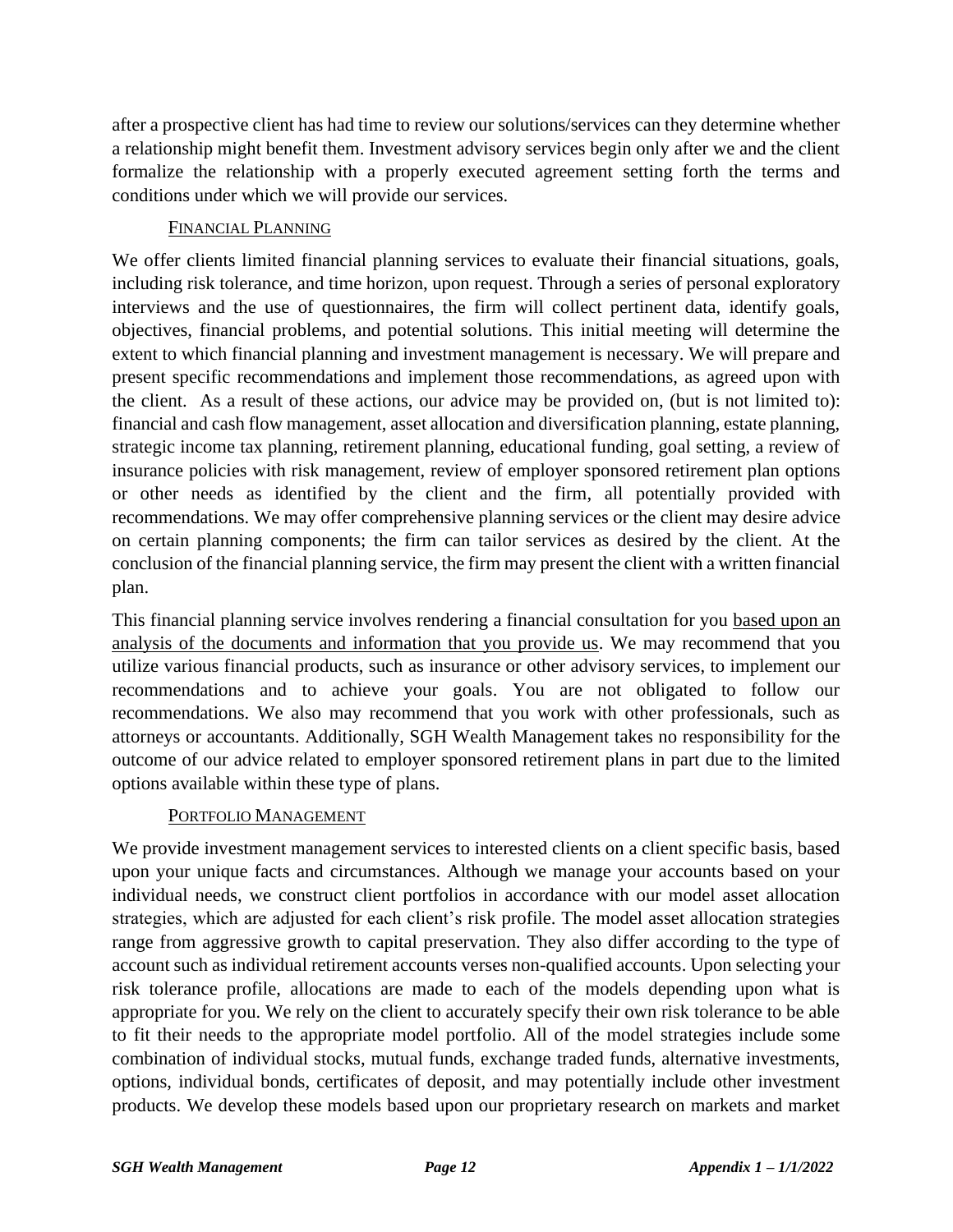conditions as well as perceived value in selecting securities. Please see Item 8 for additional details.

We periodically review your accounts on an ongoing basis (by monitoring our models) to ensure that risk levels stay within the parameters established by your risk tolerance. We rebalance your portfolios as necessary. More or less frequent rebalancing may be required depending on macroeconomic, market or sector factors, as well as changes in your personal or family circumstances.

#### TAILORED SERVICES

We tailor all of our services to the client's stated goals, needs and objectives. For our portfolio management service clients, we allow them to impose restrictions on investment in certain securities or types of securities. All restrictions must be presented to us in writing.

#### PERFORMANCE-BASED FEES AND SIDE-BY-SIDE MANAGEMENT

We do not charge any performance-based fees (fees based on a share of capital gains on or capital appreciation of the assets of a client) or conduct side-by-side management. We do not use performance-based fee structures because of the potential conflict of interest, as this may create incentives for the advisor to recommend an investment that may carry a higher degree of risk to the client.

### VOTING CLIENT SECURITIES

We will not be responsible for responding to proxies of securities held in clients' accounts. Proxy solicitation materials will be forwarded to clients directly from their custodian for response and voting. In the event a client has a question about a proxy solicitation, the client should contact us.

### **ITEM 7 - CLIENT INFORMATION PROVIDED TO PORTFOLIO MANAGERS**

In our wrap program, we are responsible for account management; there is no separate portfolio manager involved. We obtain the necessary financial data from the client and assist the client in setting an appropriate investment objective for the account. We obtain this information by having the client complete an advisory agreement and other documentation. Clients are encouraged to contact us if there have been any changes in their financial situation or investment objectives or if they wish to impose any reasonable restrictions on the management of the account or reasonably modify existing restrictions. Client should be aware that the investment objective selected for the program is an overall objective for the entire account and may be inconsistent with a particular holding and the account's performance at any time. Client should further be aware that achievement of the stated investment objective is a long-term goal for the account.

### **ITEM 8 - CLIENT CONTACT WITH PORTFOLIO MANAGERS**

Client should contact us at any time with questions regarding the program account.

### **ITEM 9 - ADDITIONAL INFORMATION**

**DISCIPLINARY INFORMATION**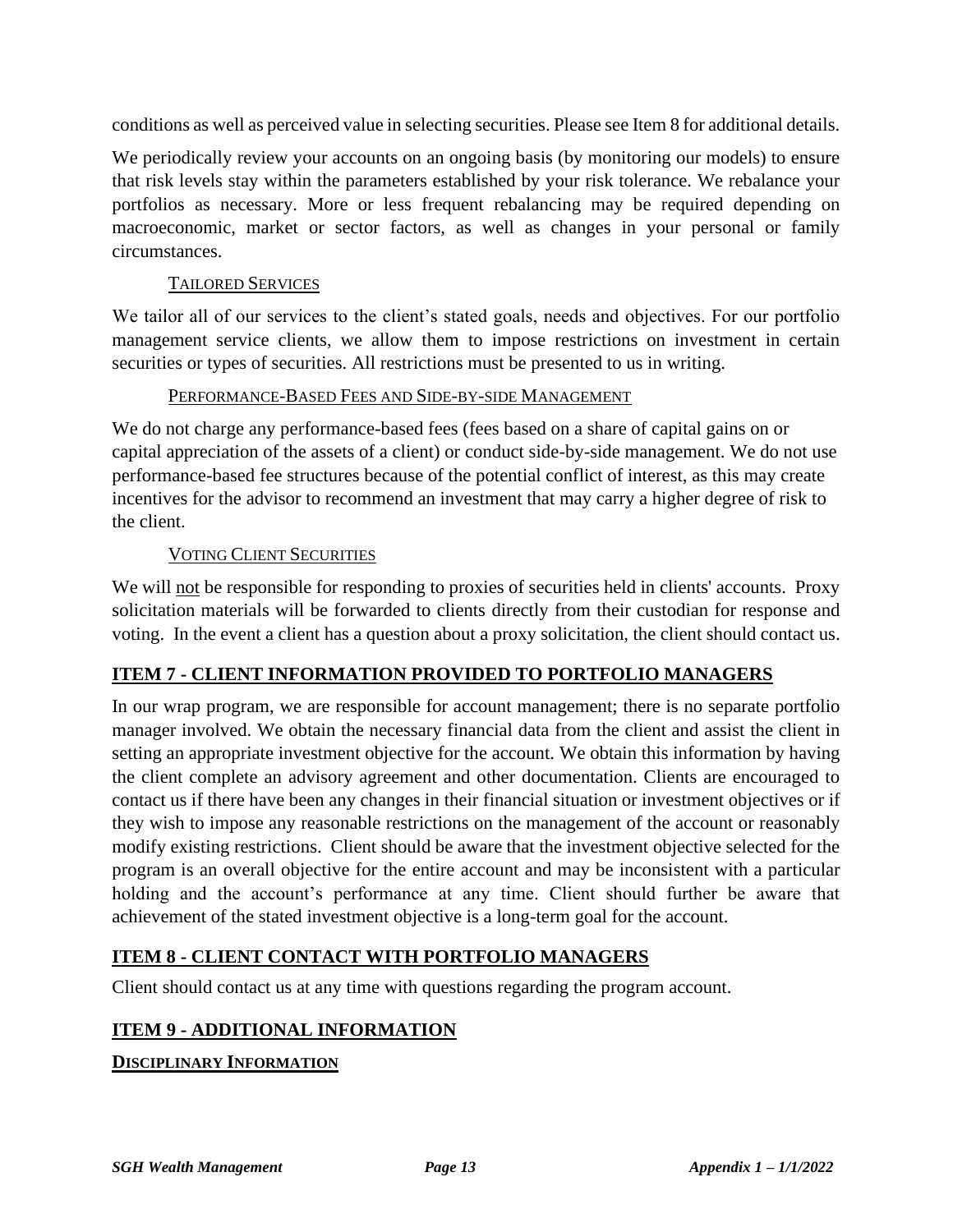Registered investment advisers are required to disclose all material facts regarding any legal or disciplinary events within the past 10-years that would be material to your evaluation of us or the integrity of our management. We have no information applicable to this Item because we have not been the subject of any administrative, civil, criminal or regulatory proceedings.

#### **OTHER FINANCIAL INDUSTRY ACTIVITIES AND AFFILIATIONS**

our associates may be independent insurance agents (life, annuities, long-term care and health) and they may recommend these services to clients. This other business activity pays our associates' commissions that are separate from the fees described above. This is a conflict of interest because the commissions give our associates a financial incentive to recommend and sell clients the insurance products. However, our associates attempt to mitigate any conflicts of interest to the best of their ability by placing the clients' interests ahead of their own, through their fiduciary duty and by informing clients that they are never obligated to purchase recommended insurance through them. Associates may only sell insurance in states where they are properly registered.

### **CODE OF ETHICS, PARTICIPATION OR INTEREST IN CLIENT TRANSACTIONS AND PERSONAL TRADING**

#### *Code of Ethics*

Our Code of Ethics establishes ideals for ethical conduct upon fundamental principles of openness, integrity, honesty, and trust. We will provide a copy of our Code of Ethics to any client or prospective client upon request.

Our Code of Ethics covers all supervised persons and it describes our high standard of business conduct, and fiduciary duty to our clients. The Code of Ethics includes provisions relating to the confidentiality of client information, a prohibition on insider trading, a prohibition of rumor mongering, restrictions on the acceptance of significant gifts and the reporting of certain gifts and business entertainment items, and personal securities trading procedures, among other things. All supervised persons must acknowledge the terms of the Code of Ethics annually, or as amended.

#### *Material Interest in Securities*

We do not have a material interest in any securities.

### *Investing in or Recommending the Same Securities*

Our associates may buy or sell for their own accounts the same securities at or about the same time they recommend to or purchase for client accounts. This causes a conflict of interest because they can trade ahead of client trades. We mitigate the conflict of interest in two ways. First, our Code of Ethics requires employees to: (1) report personal securities transactions on at least a quarterly basis and (2) provide us with a detailed summary of certain holdings (both initially upon commencement of employment and quarterly thereafter) in which such employees have a direct or indirect beneficial interest. The reports are reviewed to ensure our associates do not trade ahead of client accounts. Additionally, we require client transactions be placed ahead of our associates' personal trades or our associates can place personal trades as part of a block trade. The records of all associates' personal and client trading activities are reviewed and made available to regulators to review on the premises.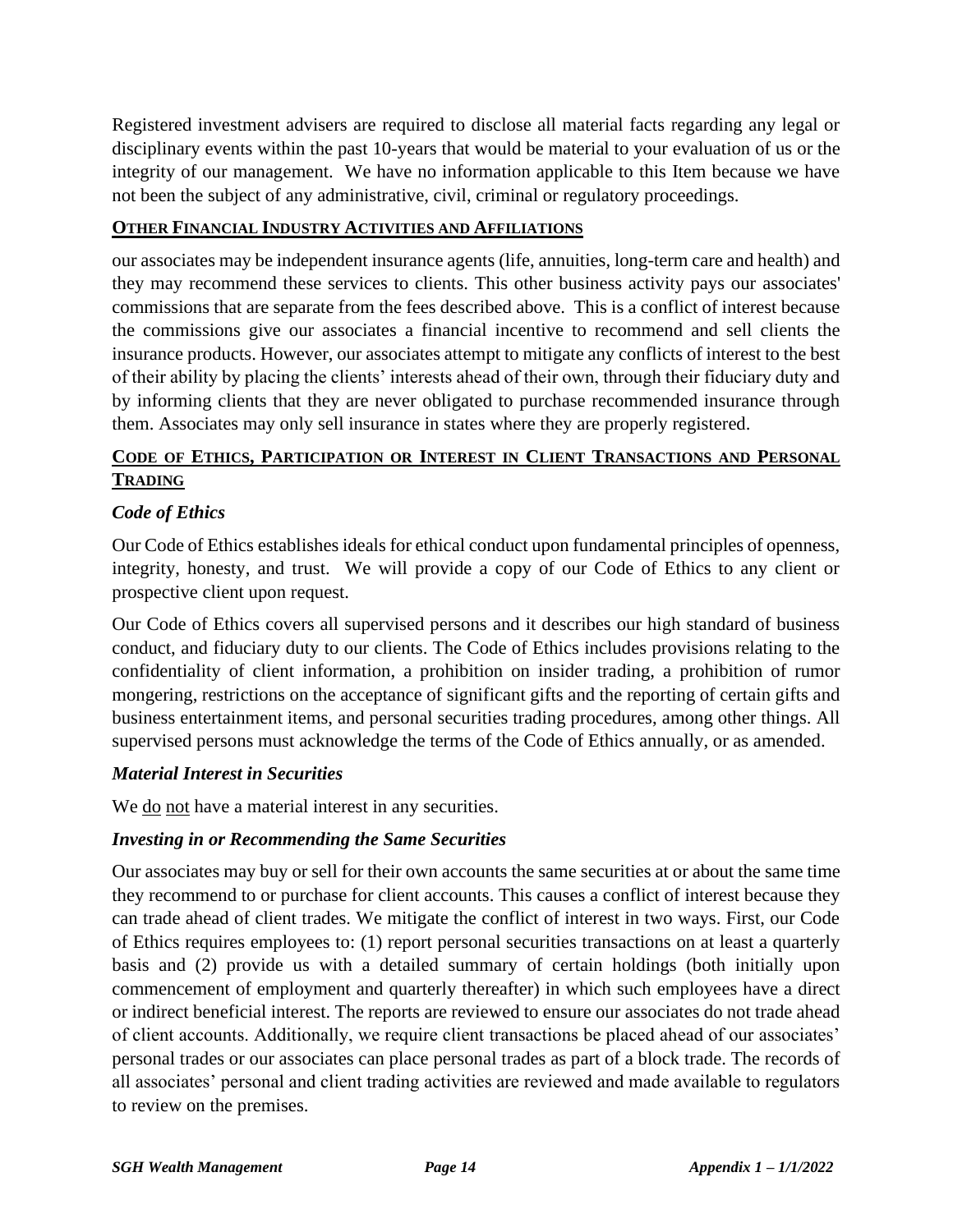#### **REVIEW OF ACCOUNTS**

#### *Frequency of Account Reviews*

Mr. Huszczo meets with each client, either in person or by telephone, on an annual basis. The meeting reviews the client's financial situation and each account to ensure that the accounts are invested in accordance to the client's current risk tolerance. In the event of any changes to the client's financial situation or risk tolerance, the client is encouraged to contact Mr. Huszczo as soon as possible.

#### *Other Reviews*

Additional reviews are conducted periodically depending on market conditions, economic or political events, changes in tax laws, or by changes in a client's financial situation (such as retirement, termination of employment, physical move or inheritance).

#### *Reports and Account Statements*

Clients will receive trade confirmations and monthly statements from the account custodian or clearing firm, if the account has activity during the month. If the account does not have any monthly activity, an account statement is provided by the account custodian or clearing firm at least quarterly. Such statements will show any activity in the account, as well as period ending position balances. If you do not receive your custodial statement directly from your custodian, call them immediately or call us so that we may assist you.

#### **CLIENT REFERRALS AND OTHER COMPENSATION**

We receive an economic benefit from Schwab in the form of the support products and services it makes available to us and other independent investment advisors that have their clients maintain accounts at Schwab. These products and services, how they benefit us, and the related conflicts of interest are described above (see Item 12 – Brokerage Practices in our Firm Brochure). The availability of Schwab's products and services to us is not based on our giving particular investment advice, such as buying particular securities for our clients.

In additionally, we may also receive economic benefits from the investment companies that we work with. Occasionally, we have seminars for existing clients that are sponsored by or paid in part by these investment companies. All sponsorship fees are used to reimburse incurred seminar expenses. Typically, the investment company attends the events and makes payments directly to the venue. This could be viewed as a conflict of interest because it gives us a financial incentive to use the investment company who sponsors our events. We mitigate this conflict of interest to the best of our ability by placing the clients' interests ahead of our own and through our fiduciary duty. We further mitigate the conflict of interest by allowing clients to place restrictions on securities held in their accounts and therefore clients may exclude any investment from their accounts.

SGH Wealth Management, including our advisors, do not pay for client referrals or use solicitors.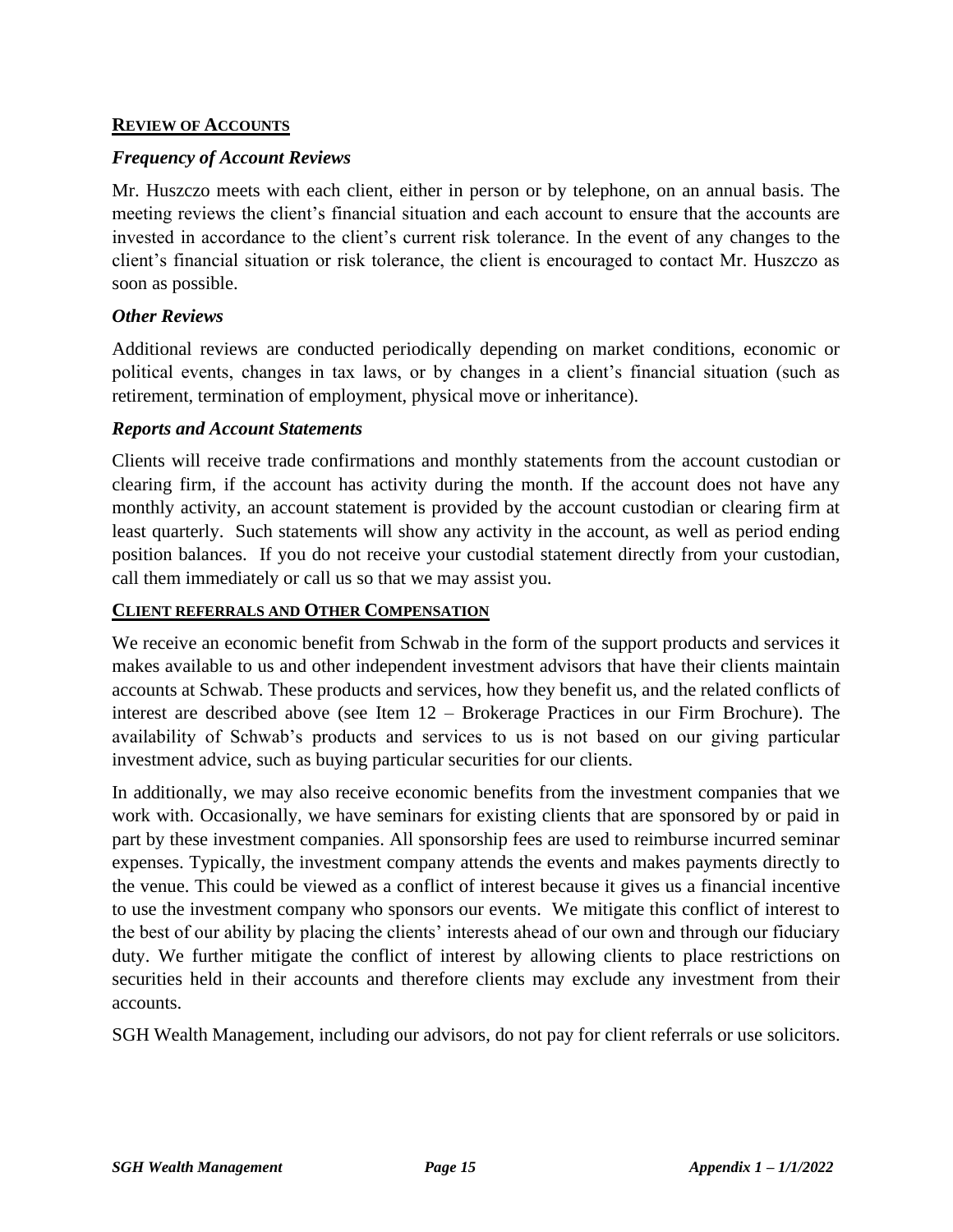#### **FINANCIAL INFORMATION**

We do not have any financial impairment that will preclude us from meeting our contractual commitments to you. We do not serve as a custodian for your funds or securities. At no time will fees of more than \$1,200 be charged six or more months in advance by our firm or your representative. We have established policies and procedures designed to prevent the collection of fees greater than \$1,200 six or more months in advance. As such, a balance sheet is not required to be provided to you at this time.

#### **CUSTODY**

All client funds, securities and accounts are held at third-party custodians. Under government regulations, we are deemed to have custody of your assets if you authorize us to instruct Schwab to deduct our advisory fees directly from your account. Schwab maintains actual custody of your assets. You will receive account statements directly from Schwab at least quarterly. They will be sent to the email or postal mailing address you provided to Schwab. You should carefully review those statements promptly when you receive them. We also urge you to compare Schwab's account statements with the periodic portfolio reports you will receive from us. Our statements may vary from custodial statements based on a number of factors including custodial pricing issues, dividends due but not yet paid or fixed income accrued interest due or payable, among others. Your custodial statement is the sole authority for tax reporting purposes.

Please note that the official record-keeper of your account is your custodian. It records includes, but not limited to, performance, transactions, cost basis, capital gain and losses and all other related data generated for income tax reporting purposes.

### **BROKERAGE PRACTICES**

SGH Wealth Management does not maintain custody of clients' assets on which we advise (although we may be deemed to have custody of your assets if you give us authority to withdraw assets from your account (see item  $15 -$ Custody)). Clients' assets must be maintained in an account at a "qualified custodian," generally a broker-dealer or bank. We recommend that clients use Charles Schwab & Co., Inc. ("Schwab"), a FINRA-registered broker-dealer, member SIPC, as the qualified custodian. We are independently owned and operated and not affiliated with Schwab. Schwab will hold client assets in a brokerage account and buy and sell securities when we, the Advisor, instruct them to. While we recommend that clients use Schwab as custodian/broker, client will decide whether to do so and open client's account with Schwab by entering into an account agreement directly with them. We do not open the account for the client.

#### *How we Select Brokers/Custodians to Recommend*:

We seek to recommend a custodian/broker who will hold your assets and execute transactions on terms that are overall most advantageous when compared with other available providers and their services. We consider a wide range of factors, including these:

> • Combination of transaction execution services along with asset custody services (generally without a separate fee for custody)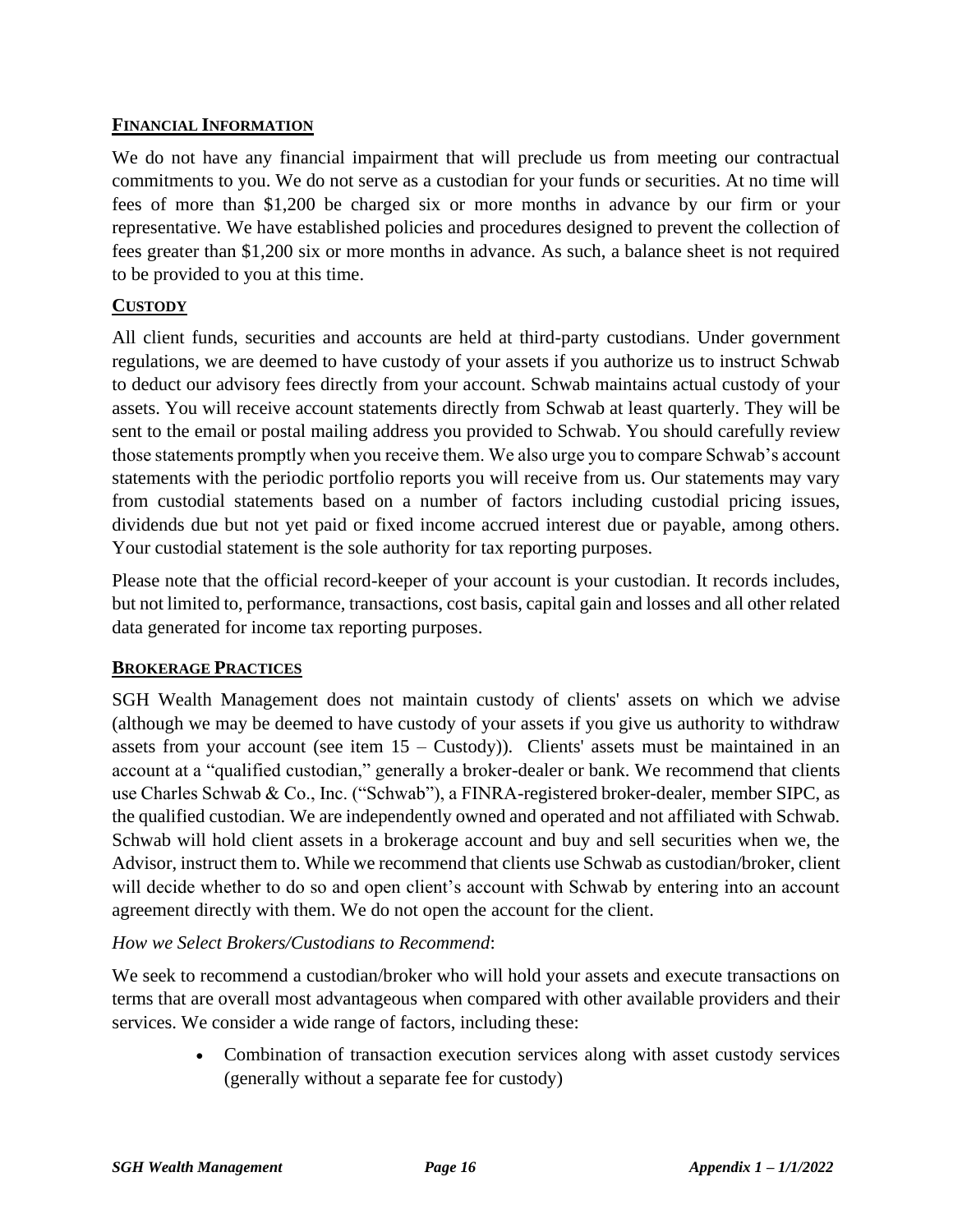- Capability to execute, clear, and settle trades (buy and sell securities for your account)
- Capabilities to facilitate transfers and payments to and from accounts (wire transfers, check requests, bill payment, etc.)
- Breadth of investment products made available (stocks, bonds, mutual funds, exchange-traded funds (ETFs), etc.)
- Availability of investment research and tools that assist us in making investment decisions
- Quality of services
- Competitiveness of the price of those services (commission rates, margin interest rates, other fees, etc.) and willingness to negotiate them
- Reputation, financial strength, and stability of the provider
- Their prior service to us and our other clients

For our clients' accounts it maintains, Schwab generally does not charge you separately for custody services but is compensated by charging you commissions or other fees on trades that it executes or that settle into your Schwab account. These fees are in addition to the commissions or other compensation you pay the executing broker-dealer. In order to minimize your trading costs, we recommend Schwab execute most trades for your account. As a fiduciary it is our highest priority to act in our clients' bet interest. Although our assessment and recommendation of Schwab is based on an objective assessment of Schwab, it is an inherent conflict of interest in recommending Schwab when we (and you) receive benefits that we do not pay for separately. We mitigate this conflict by this disclosure to you in this Form ADV Part 2A.

### *Products and Services Available to Us from Schwab*:

Schwab Advisor Services™ (formerly Schwab Institutional) is Schwab's business serving independent investment advisory firms like us. They provide our clients and us with access to its institutional brokerage— trading, custody, reporting, and related services—many of which are not typically available to Schwab retail customers. Schwab also makes available various support services. Some of those services help us manage or administer our clients' accounts, while others help us manage and grow our business. Here is a more detailed description of Schwab's support services:

**Services That Benefit You.** Schwab's institutional brokerage services include access to a broad range of investment products, execution of securities transactions, and custody of client assets. The investment products available through Schwab include some to which we might not otherwise have access or that would require a significantly higher minimum initial investment by our clients. Schwab's services described in this paragraph generally benefit you and your account.

**Services That May Not Directly Benefit You.** Schwab also makes available to us other products and services that benefit us but may not directly benefit you or your account. These products and services assist us in managing and administering our clients' accounts. They include investment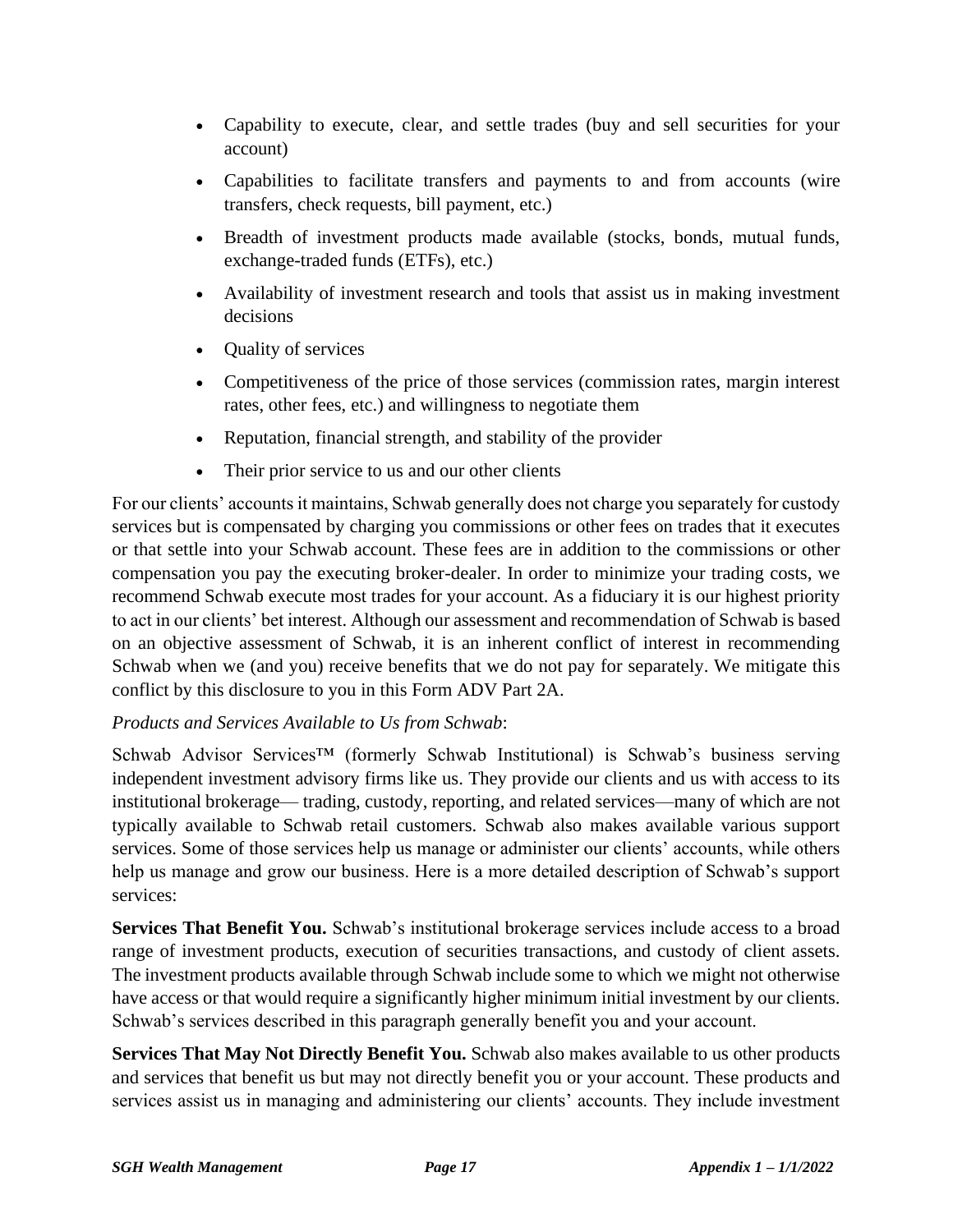research, both Schwab's own and that of third parties. We may use this research to service all or some substantial number of our clients' accounts, including accounts not maintained at Schwab. In addition to investment research, Schwab also makes available software and other technology that:

- provide access to client account data (such as duplicate trade confirmations and account statements);
- facilitate trade execution and allocate aggregated trade orders for multiple client accounts;
- provide pricing and other market data;
- facilitate payment of our fees from our clients' accounts; and
- assist with back-office functions, record keeping, and client reporting.

**Services That Generally Benefit Only Us.** Schwab also offers other services intended to help us manage and further develop our business enterprise. These services include:

- educational conferences and events;
- technology, compliance, legal, and business consulting;
- publications and conferences on practice management and business succession; and
- access to employee benefits providers, human capital consultants, and insurance providers.

Schwab may provide some of these services itself. In other cases, it will arrange for third-party vendors to provide the services to us. Schwab may also discount or waive its fees for some of these services or pay all or a part of a third party's fees. Schwab may also provide us with other benefits such as occasional business entertainment of our personnel.

### Research and Soft Dollar Benefits

"Soft dollars" are defined as a form of payment investment firms can use to pay for goods and services such as news subscriptions or research. When an investment firm gives its business to a particular brokerage firm, the brokerage firm in return can agree to use some of its revenue to pay for these types of services. The benefits described above from Schwab are not considered soft dollars.

### Directed Brokerage

Some clients may direct us to use a specific broker-dealer to execute securities transactions for their accounts. In that case, you must provide access to the account, account statements, and pay fees and commissions generated at your broker dealer/custodian. You are responsible for the paperwork required to maintain the account as well as communications required with that firm. When so directed, the use of a custodian other than Schwab, may not allow us to be able to effectively achieve best execution on clients' transactions, include affected accounts in block trades, negotiate favorable commission and transaction fees, and/or give us access to the securities we use for client accounts. Approval and acceptance of a custodian other than Schwab will be